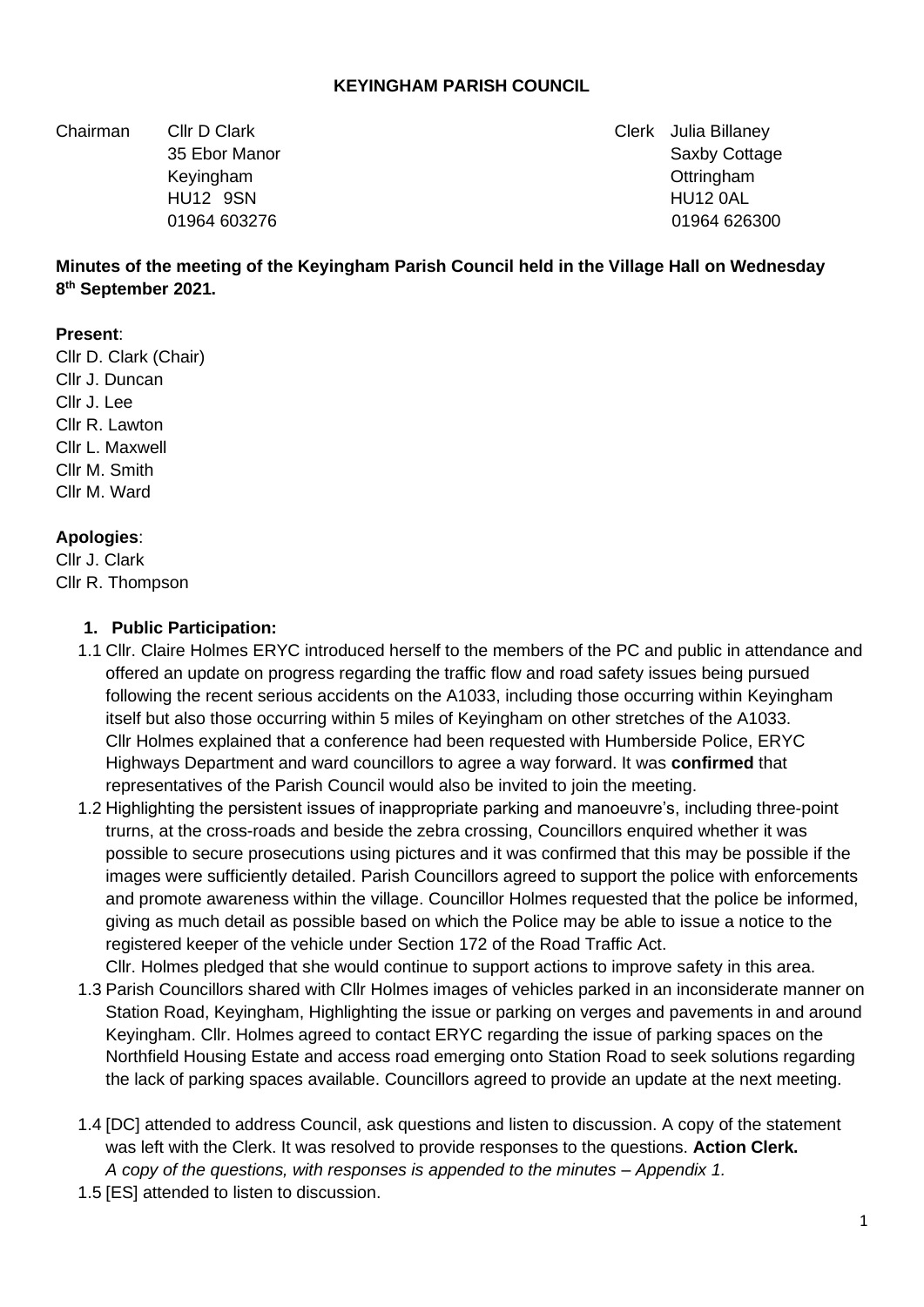- 1.6 [DM] attended to listen and ask questions. A request was made, to be addressed to the Trustees of Boyes Lane Amenity Field Charity at the next meeting, to make available to the public, records of any funds which are *separate and distinct* from those precepted for, recorded and published by the Parish Council. It was explained that all Parish Council income and expenditure is recorded, audited and published on the website.
- 1.7 [DCr] attended to listen to discussion.
- 1.8 [ECr] attended to listen to discussion.

### **2. Declaration of Interests**

- a) to record declarations of interest in respect of agenda items listed below:
- b) to note dispensations given in respect of agenda items listed below:

Declarations and dispensations were recorded as follows:

Cllr. R. Lawton: Allotments

### **3. Approval of the Minutes of the Previous Meeting**

The minutes of the meeting of Keyingham Parish Council held on Wednesday 15<sup>th</sup> July were approved.

### 3.1 **Actions and Matters Arising from the minutes not covered by the agenda.** None

### **4. Correspondence**

4.1 Email from [DF] Humberside Police notifying PC of change in role. **Noted** with thanks.

4.2 Email from [DC] Resident of Scruton Drive regarding vandalism a tree and flowers at the entrance to Scruton Drive. It was confirmed that the incident had been reported to the police.

4.3 Letter from the Friends of St Nicholas Church re: Remembrance Event, Poppy Display, and Flower display form  $5<sup>th</sup>$ -15<sup>th</sup> November 2021. It was confirmed that KPC would provide a display as usual. **Action Clerk & Cllr Lawton.**

4.4 Request from [SM] for metal detecting on Boyes Lane. It was agreed to refer the request to the Trustees of the Boyes Lane Recreation Ground Charity following completion of request form. **Action Clerk.** 4.5 Email form [JR] Churchwarden, St Nicholas Church requesting support from the PC to apply for a street closure for a remembrance parade on 14<sup>th</sup> November 2021. **Resolved. Action Clerk.** 

4.6 Email from resident [KM] showing parking on verges and grass on Station Road, opposite the entrance to Northfield, highlighting the issue of parking and the potential hazards to road users and pedestrians in this area. It was resolved to seek the support of Cllr Holmes to engage ERYC Housing and Highways departments to investigate possible solutions to the current parking issues. It was noted that a notice recently erected by ERYC, in the grassed area inside the entrance to the Northfield Estate, prohibiting parking on the grassed area, may have contributed to the congestion on areas of the roadway. Councillors discussed possible solutions including the creation of a hardstanding area designated for parking.

# **Action Clerk. & Cllr. Holmes.**

4.7 Email from the Woodland Trust confirming successful application for Trees and Shrubs to be delivered in March 2022. A joint planting project with Keyingham Academy, youth groups and KPC. **Noted with thanks.** 

### **Accounts received in July for Payment in August 2021**

*(Previously posted on the PC website under 'Accounts')*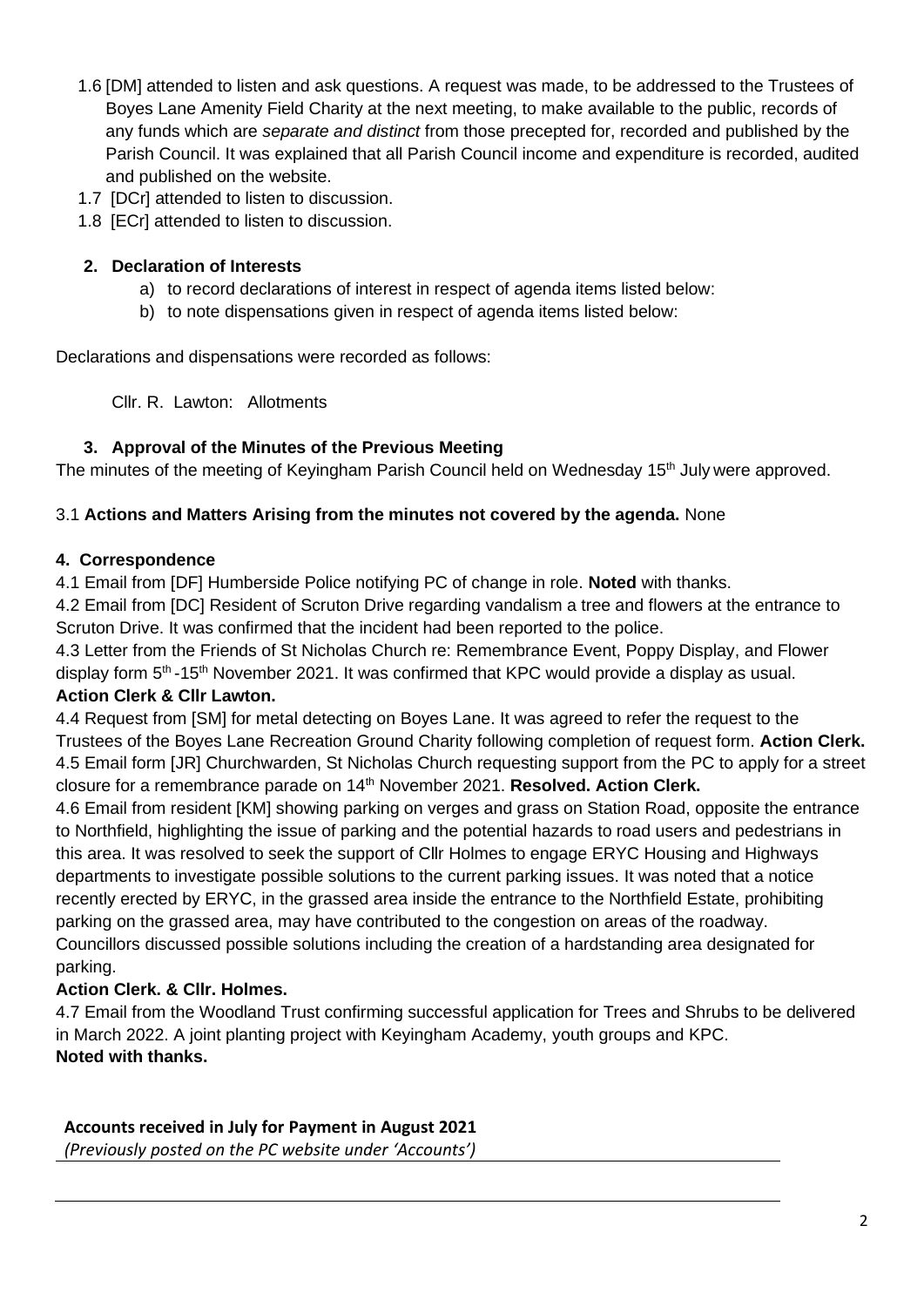**5. Accounts for Payment** It was **resolved** to pay the following:

| Payee                        | <b>Description/Reference</b>                                              | <b>Net</b> | <b>VAT</b> | <b>Total</b> | A/C<br>Ref      |
|------------------------------|---------------------------------------------------------------------------|------------|------------|--------------|-----------------|
| J Billaney                   | Clerk's Salary                                                            |            |            | 973.40       | P01             |
| <b>HMRC</b>                  | NI for Clerk                                                              |            |            | 74.39        | P01             |
|                              |                                                                           |            |            |              |                 |
|                              | <b>Total</b>                                                              |            |            | 74.39        |                 |
| BT (STO)                     | <b>Business Line for Parish Clerk:</b><br>calls, rental, internet charges | 44.45      | 8.89       | 53.34        | P <sub>20</sub> |
| J Billaney                   |                                                                           |            |            |              |                 |
|                              |                                                                           |            |            |              | <b>P08</b>      |
|                              | <b>Total</b>                                                              |            |            | <b>Nil</b>   |                 |
| HAPS (STO)                   | <b>Grounds Maintenance</b>                                                | 730.83     | 146.17     | 877.00       | P11             |
| <b>Brook Street Ltd</b>      |                                                                           |            |            |              | P31             |
|                              |                                                                           |            |            |              |                 |
|                              | <b>Total</b>                                                              |            |            | <b>Nil</b>   |                 |
| <b>Water Charges</b><br>(DD) | Saltaugh Lane                                                             |            |            |              | P03             |
|                              | Cemetery                                                                  |            |            |              |                 |
|                              | Boyes Lane                                                                | 9.98       |            | 9.98         |                 |
|                              | <b>Total</b>                                                              |            |            | 9.98         |                 |
| <b>Village Hall</b>          | Hall Hire May, June, July                                                 |            |            | 91.50        | P22             |
| P Feeney                     | <b>Cleaning Bus Shelters</b>                                              | 50         |            | 50.00        | P32             |
| <b>Total Payments</b>        |                                                                           |            |            | £2,129.61    |                 |

# **Accounts received in August for Payment in September 2021**

#### **Receipts**

| <b>Brook Street</b>   | * Statement still showing credit<br>53.2 CR |            |
|-----------------------|---------------------------------------------|------------|
| <b>Total receipts</b> |                                             | <b>Nil</b> |

**5.1 Conclusion of Audit:** It was confirmed that the letter of conclusion of audit for the Parish Council Accounts 2020/21 had been received from the External Auditor, PKF Littlejohn, and would be posted on the website and in the Notice Board following the meeting. **Noted.**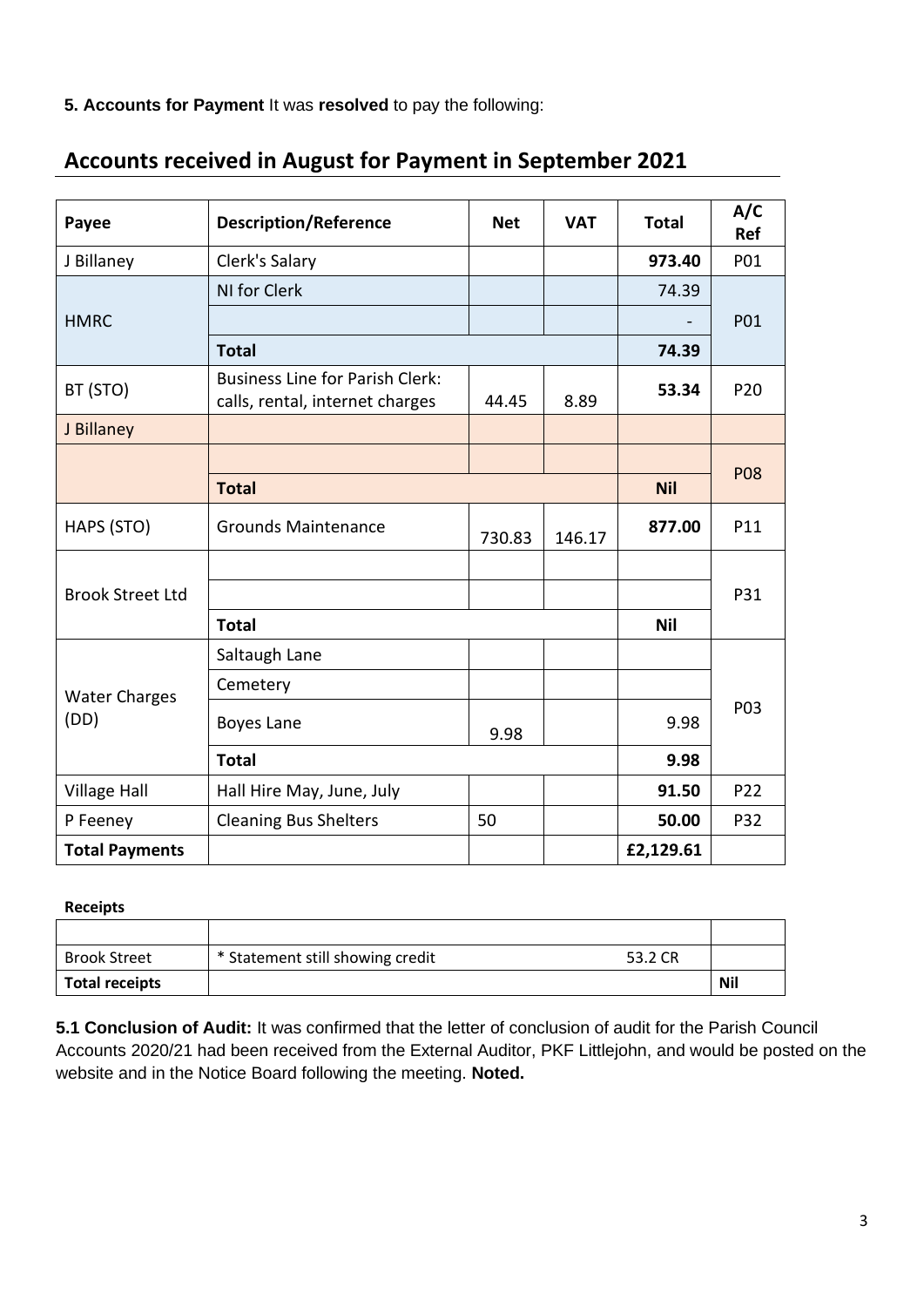### **6. Planning Matters & Developments:**

- **6.1** 21/02757/PLF Erection of a first-floor extension to side of Ganymede, 25 Ebor Manor, Keyingham. HU12 9SN. It was resolved to **support** the application subject to any comments by neighbours.
- **6.2** 21/02906/PLF Erection of a replacement detached garage at 3 Compton Drive, Keyingham. HU12 9RR. It was resolved to **support** the application subject to any comments by neighbours.
- **6.3** 21/03177/PLF Erection of single storey extension to the rear of 12 Osbourne Drive, Keyingham. HU12 9SL. It was resolved to **support** the application subject to the consideration of any comments by neighbours.
- **6.4** 21/02285/STVAR (Variation to Condition 33) Erection of 22 dwellings on land the south-west of 'Austrothy House', Ottringham Road, Keyingham HU12 9RX.
- *6.5* 21/02651/PAD Display of a free-standing notice board. (*Location/ address as above)*

*6.6* 21/0233/VAR (Variation to condition 4) Erection of 9 dwellings *(Location/ address as above)* Following discussion of this development and suite of planning documentation it was **resolved** as follows:

- 1. To request a full set of site plans with access and egress for each dwelling, including parking spaces.
- 2. To request a site meeting with the developer to clarify the above.
- 3. To respond via the planning portal to request an extension of the 30mph limit along the A1033.
- 4. To raise concerns regarding road safety issues bearing in mind the likely increase of traffic in the area associated with this development and recent serious accident at this specific location.

Cllr. Holmes reminded the Parish Council that they could request that the plans be reviewed by Planning Committee. **Action Clerk**.

# 7. **Reports from representatives of Committees**:

## **a.** Playing Fields:

It was confirmed that the formal quote for the repair of the zipwire would be received at the next meeting. **Action Cllr Lee.**

It was noted with thanks to Cllr Ward and Cllr Lawton that repainting of the play equipment on Eastfield Road was underway. Cllrs requested that a letter of thanks be sent to Crown Paints for donating the paint and materials. **Action Clerk.**

- **b.** Allotments: It was **resolved** to obtain new combination locks for each of the three taps. **Action Clerk.**
- **c.** War Memorial: It was **resolved** to support remembrance events *(items 4.5 & 4.5 refer)*
- *d.* Churchyard: *No new matters to consider*
- **e.** Cemetery: It was **resolved** to order Autumn / Winter bedding. **Action Cllr. Lawton & Clerk.**
- **f.** Streets & Verges:

(i) Councillors were pleased to note that the post of Street Cleaner had now been filled and the new postholder was scheduled to start work before the next meeting. **Noted**.

(ii) It was **resolved** to replace the broken panel in the bus shelter opposite the Ship PH.

# **Action Cllr Lawton & Cllr Lee**.

 (iii) Cllr. D. Clark shared a proforma for reporting of antisocial behaviour to ERYC, the police and other appropriate agencies. It was resolved to add a link to the form to the website under 'external links' **Action Cllr. Smith.**

*g.* Village Plan: *No new matters to consider.*

# **8. Councillors Forum: Information & Future Business:**

**8.1** Councillors considered and approved the Draft Policy/ Application to hold an event or activity on Council land. It was **resolved** to introduce the policy with immediate effect and review annually or as required during the first year of operation.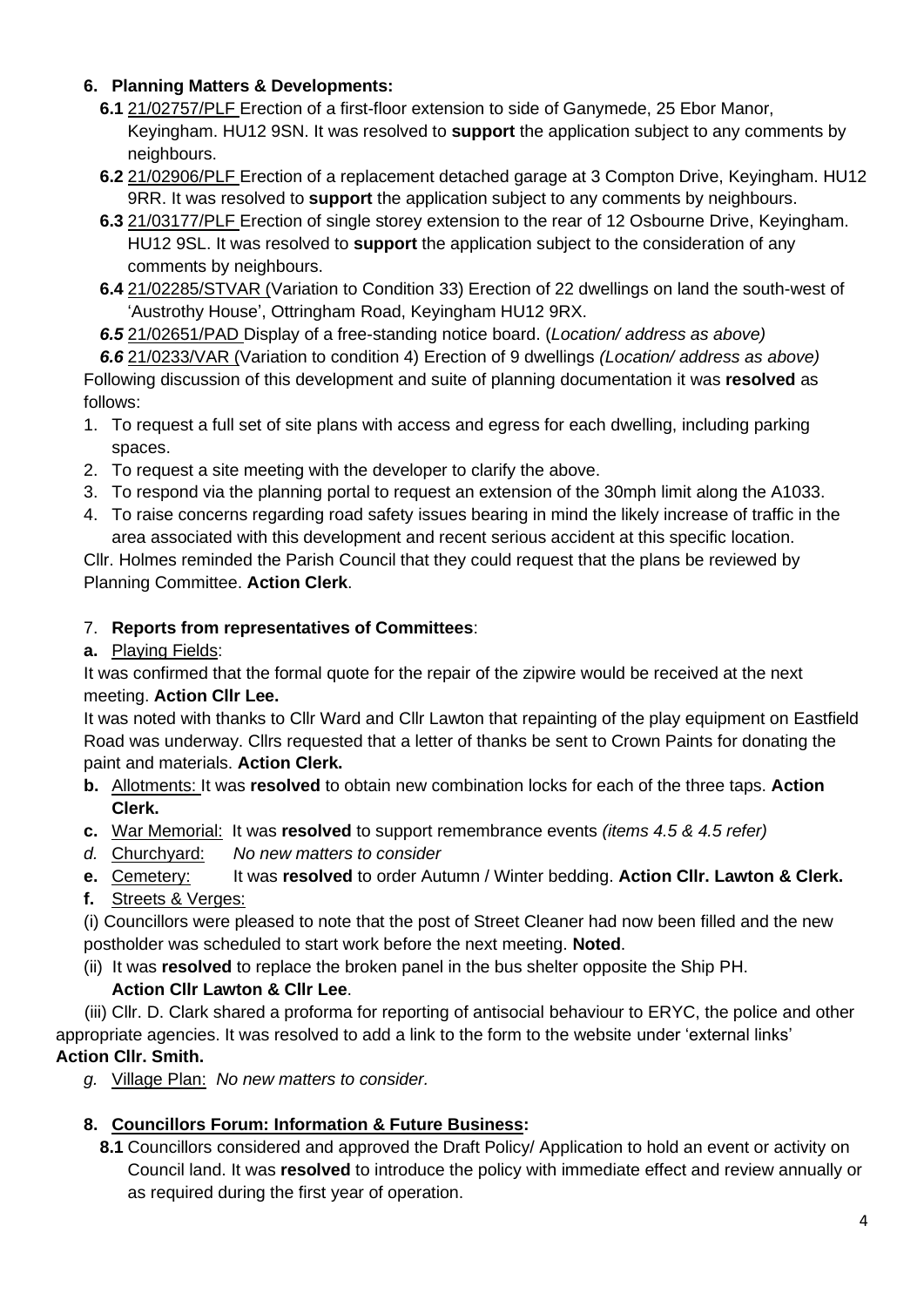- **8.2** Councillors considered and approved the **Draft Policy for responding to complaints**. It was **resolved** to introduce the policy with immediate effect and review annually or as required during the first year of operation.
- **8.3** Councillors considered and approved the **Draft Policy for responding to vexatious complaints**. It was **resolved** to introduce the policy with immediate effect and review annually or as required during the first year of operation.
- **8.4 Update on Parish Council Elections**: It was noted that there were 7 candidates who had successfully met the candidacy requirements themselves for the four vacancies on Keyingham Parish Council. The election would take place on 30<sup>th</sup> September in the Village Hall. Polling cards were being sent to all residents of keyingham eligible to vote and requests for postal votes would need to be lodged by 15<sup>th</sup> September. The Clerk confirmed that the official statement of persons nominated for election, as supplied by ERYC Electoral Services, would appear in the notice board and on the website at 12.00 midday on  $12<sup>th</sup>$  September.

The Chairman thanked the candidates for putting themselves forward and wished them well in the forthcoming election.

It was agreed that the next meeting of the Parish Council would take place on 13<sup>th</sup> October at 7.30pm in the Main Hall of the Village Hall, to be followed by a meeting of the Trustees of Boyes Lane Recreation Ground Charity.

It was agreed to hold A 'New Councillor Induction' meeting with the Chairman and Vice-Chairman on 6<sup>th</sup> October at 7.00pm in The Rainbow Room.

**8.5** It was noted with sadness that Mrs Jean Smith, the wife of former Parish Councillor and Chairman, John Smith had passed away. Councillors recorded their sincere condolences to John and family.

Priority items for the next agenda include:

- Training for New Councillors
- Public Information Policy
- Precept Setting

Date and time of next meeting**: Wednesday 13th October 2021 at 7.30pm Keyingham Village Hall.**

*Please notify the Clerk of items for the agenda by 5.00pm on 6 th October 2021.*